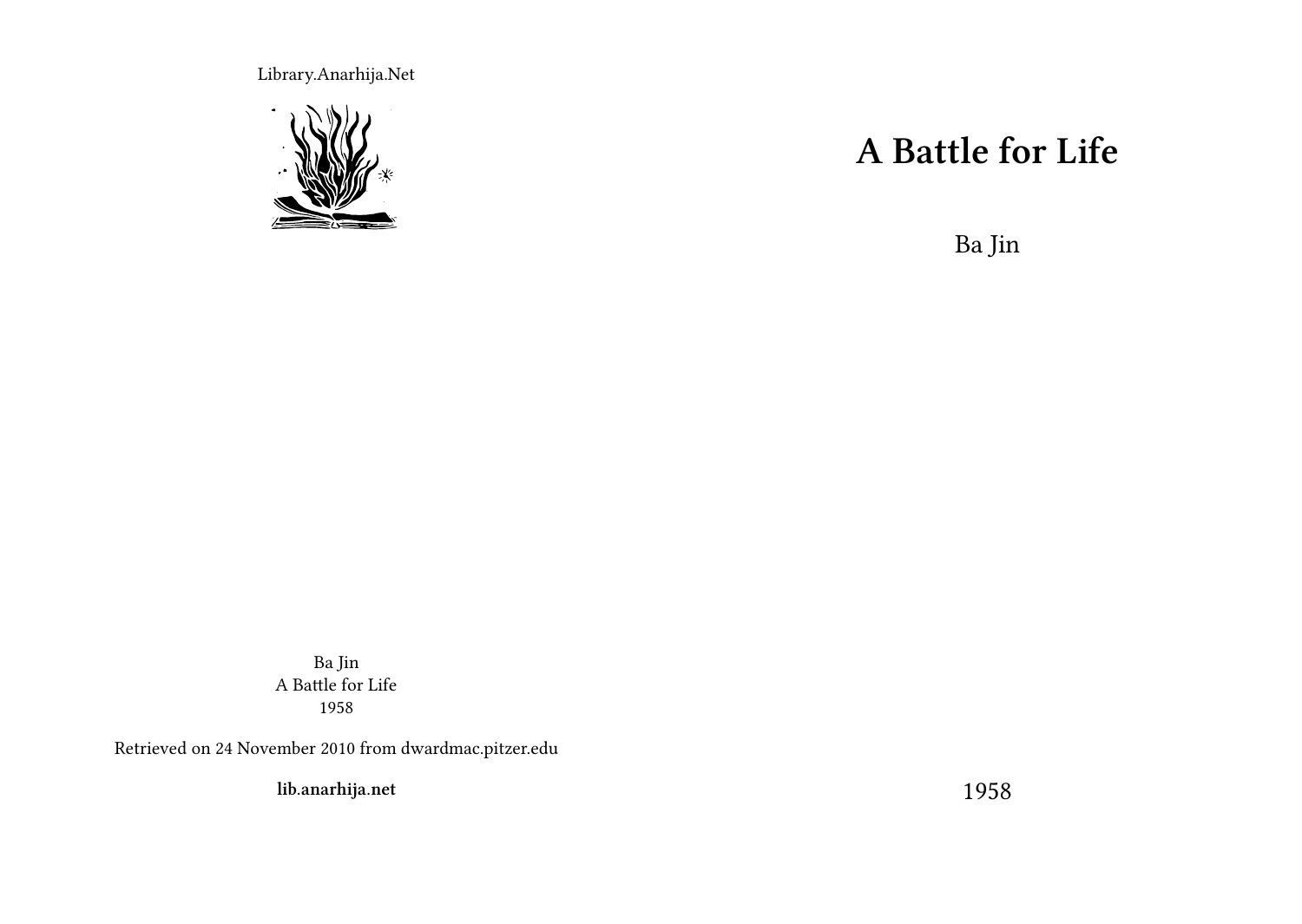## **Contents**

| Foreward                                       | 3  |
|------------------------------------------------|----|
| 1. "The Masses Are the Hero of the Drama"      | 6  |
| 2. A Critically Burned Steel Worker            | 9  |
| 3. "The Furnace Cannot Go On Without Me"       | 12 |
| 4. "Many People Were Concerned and Helped Him" | 16 |
| 5. Thousands of Hearts                         | 20 |
| 6. "The Party Is My First Life"                | 23 |
| 7. Stubbornly He Lives On                      | 27 |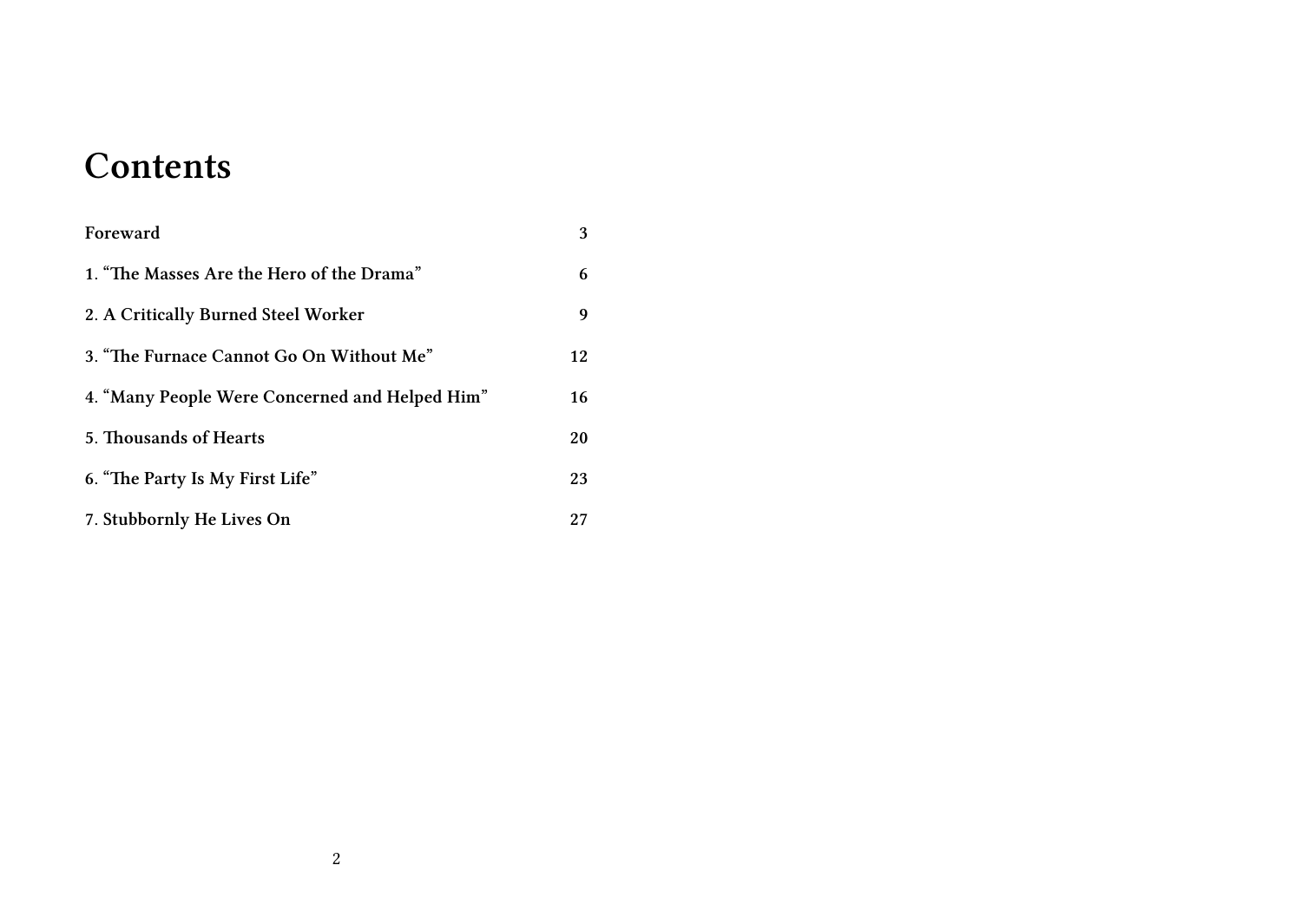#### **Foreward**

On May 26, 1958 at midnight, Chiu Tsai-kang, a steel worker of the Shanghai No. 3 Steel Works, was burned by molten steel. The affected area extended over 89 per cent of his body, 20 per cent being third degree burns with the muscles and bones involved. According to Western medical authorities, a patient with such severe burns would be likely to die. But due to the affectionate' concern of the Communist Party, to the great efforts made by the medical staff and to the widespread support of society at large, Chiu Tsaikang is still alive. After being treated for more than five months his wounds are now completely healed and covered by grafted skin. On November 23 he was transferred to the Sino-Soviet Friendship Hospital in Peking for further treatment. Three months later the function of his joints was restored and he could walk without the aid of crutches. During his stay in Peking, Chiu Tsai-kang was able to attend' and speak at the National Conference of Active Young Builders of Socialism. On March 19, 1959 he returned to Shanghai to convalesce.

During the course of treatment which saved this steel worker's life, the Kwangtze Hospital received enthusiastic support and commendation from people in all walks of life. A very deep impression was made on some foreign friends who visited the hospital, by this marvel of healing. Dr. J. S. Horn, Fellow of the Royal College of Surgeons of England, after checking the record of the treatment, said: "I consider the treatment to be outstandingly good. I have never seen a burned patient who received such excellent treatment and minute care." Professor De Rudler, Director of the Surgical Department of Geneva University in Switzerland, after personally examin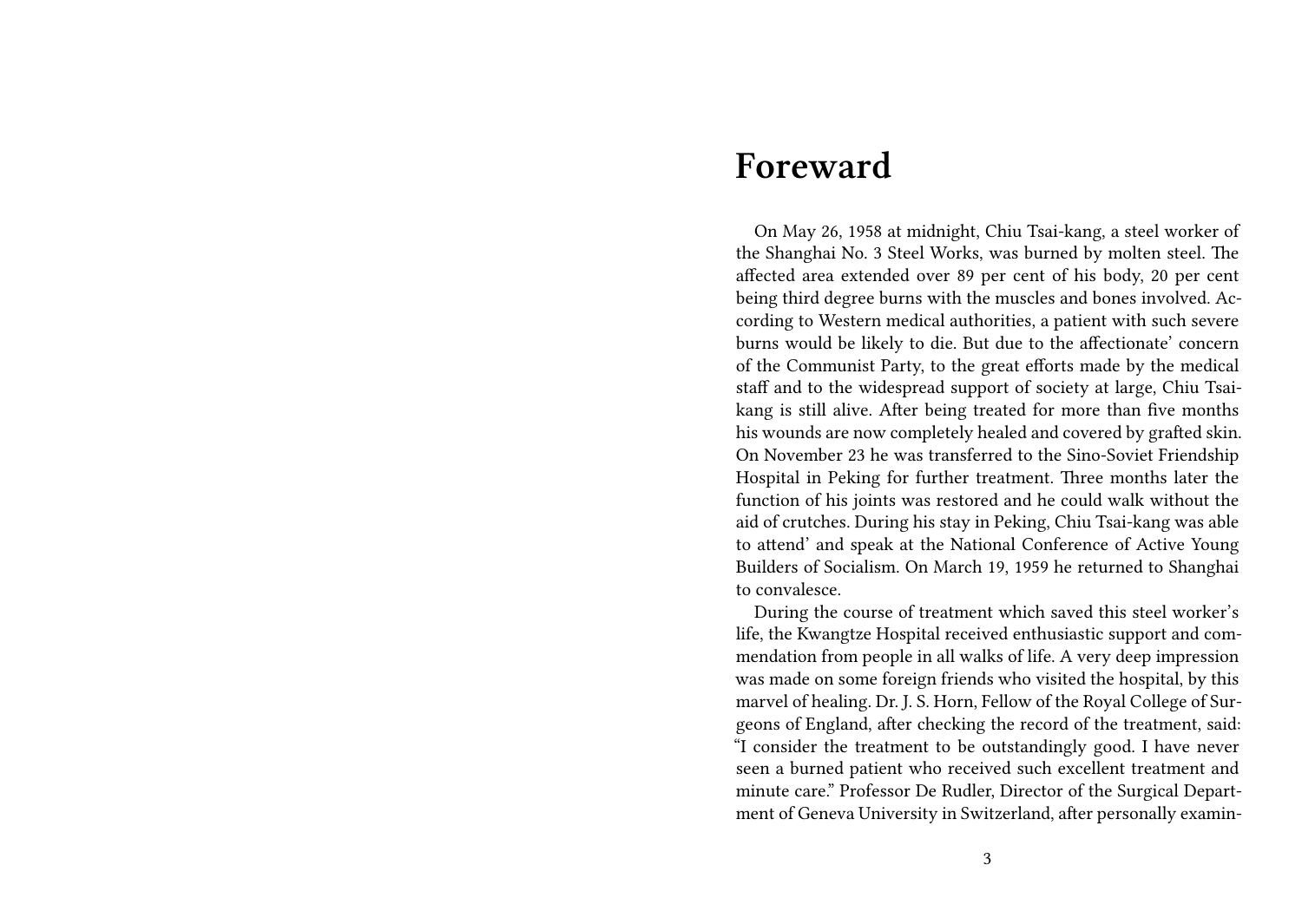ing the patient, said: "The treatment given is excellent. You observe the change of symptoms more thoroughly and carefully than we do." Later in talking with Professor Fu Pei-pin he again remarked: "In your country where flies and mosquitoes can be exterminated, anything can be done." A French correspondent Monsieur Robert Clarke said: "The fact that Chiu Tsai-kang whose burns extended over more than 80 per cent of his body was saved is regarded internationally as a rare occurrence." Again he reported: "In France, a certain locomotive engineer who was no more than 50 per cent burned died, notwithstanding the fact that fifteen workers volunteered to offer their blood and skin for transfusion and grafting."

The saving of Chiu Tsai-kang's life proves a truth, namely, that only under the leadership of the Communist Party, can the life of such a severely burned patient like Chiu Tsai-kang be snatched from the jaws of Death. It proves that only by observing the principle of thorough co-operation between the whole medical staff, and carrying out the mass line in place of allowing individuals to work alone, can the established "medical authority" of capitalist countries and the international medical records be shaken, thus effecting cures which our predecessors considered impossible.

Such marvels should no longer be regarded as "accidental" in China today. Following Chiu Tsai-kang's case the Kwangtze Hospital later saved sixteen patients with severe burns, sent there from other places. Among them was an army officer by the name of Teng Ming-chi whose burns covered 94 per cent of his body, 10 per cent being third degree burns, who did not arrive in the hospital until seven hours after the accident occurred. Owing to the fact that a summary of their experiences under the leadership of the Party had already been made by the medical workers who had saved Chiu Tsai-kang, Teng Ming-chi recovered steadily and satisfactorily after he once entered the hospital. Instances from other places in the country prove that even smaller and less adequately equipped hospitals are quite capable of saving critically burned patients just as the Kwangtze Hospital did. Since May 1958 when the saving of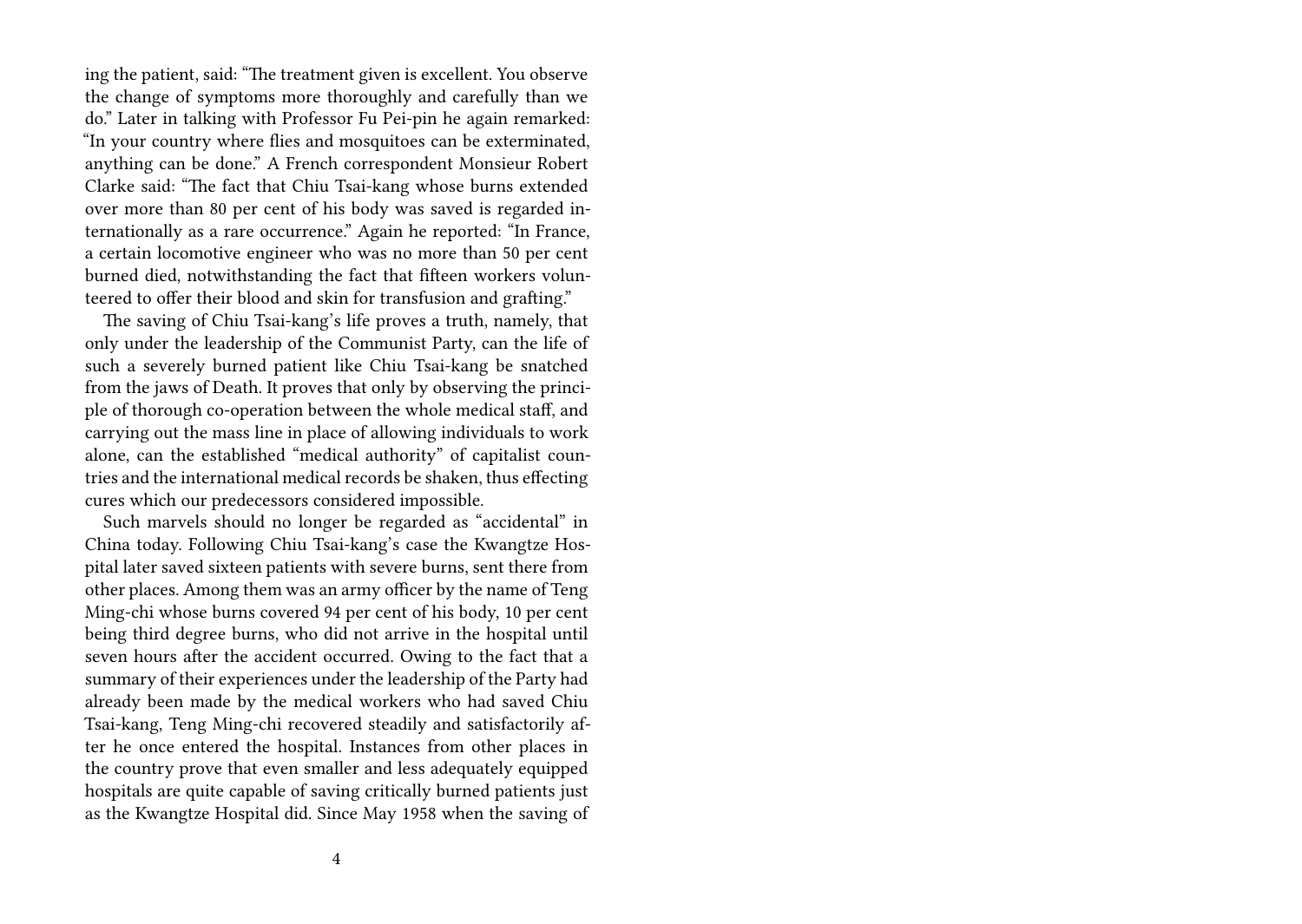2 Medical College: "Only when the masses were aroused under the leadership of the Party, with one mind and one goal, could such a force be generated."

Therefore although the writer of the scenario had made Lao Chiu the leading character of his play, what he emphasized was the role of the people, of the masses of socialist society.

July 9 1958.

Chiu Tsai-kang's life caused a furore in the whole country, hospitals in cities like Tzupo, Chinchow, Hsuanhua, and some medium and small-sized hospitals in the Tungchow District of Peking and the Yushihpao mining area, have all saved the lives of critically burned patients. For instance, Chin Hsueh-chih, a chemical worker of Peking' was burned over 85 per cent of his body, 60 per cent being second degree and 20 per cent third degree burns. Benefiting by the experience of the Kwangtze Hospital, the Tungchow District Hospital finally succeeded in curing Chin Hsueh-chih.

Success in saving Chiu Tsai-kang's life reflects a new spirit among our working class and the broad masses, a new human relationship\_a communist relationship\_ which has been developing quickly among the Chinese people through the Party's education and since the great Rectification Campaign. Only by the integration of this kind of spirit with modern medical technique can such successes in medical work be achieved.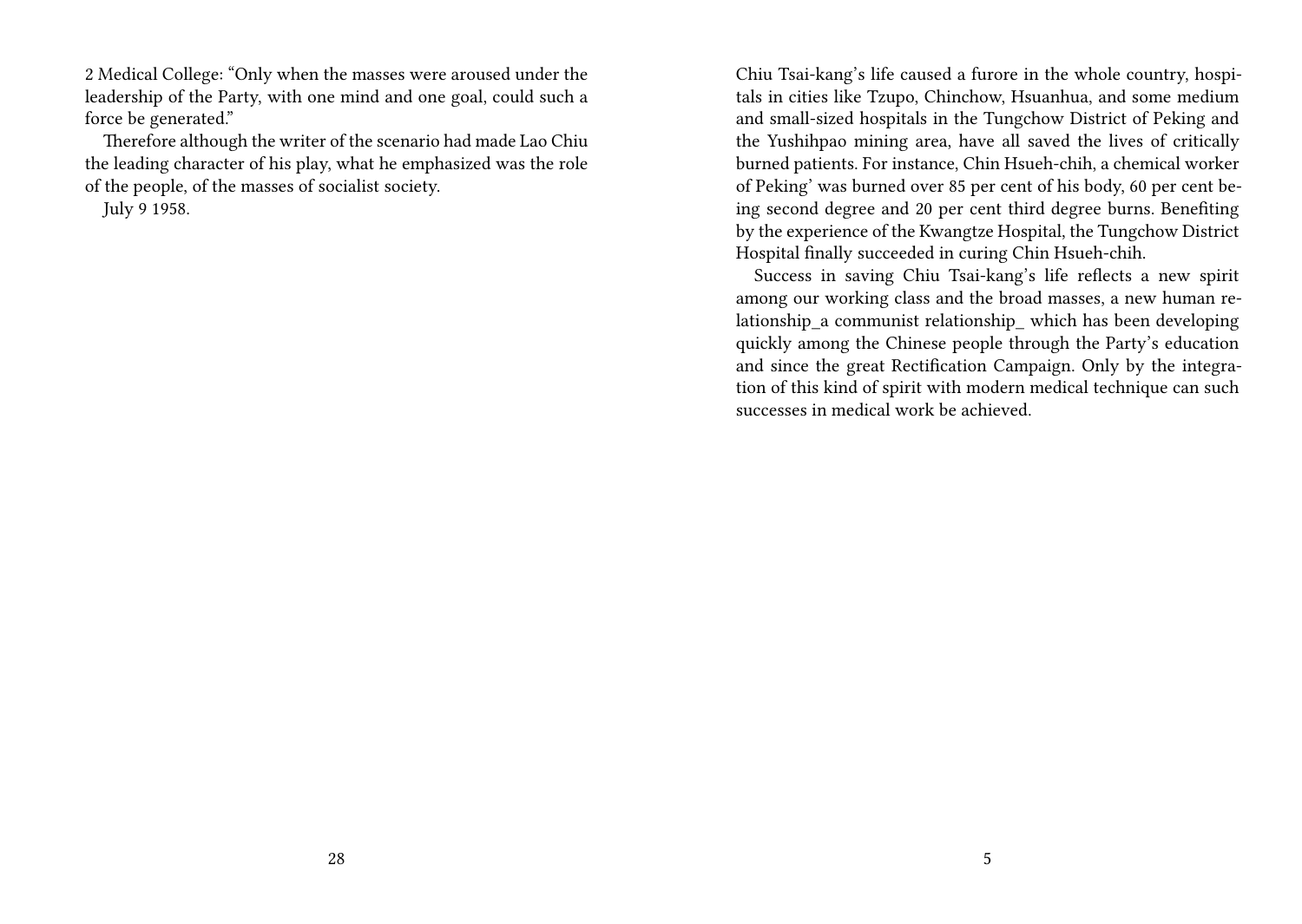# **1. "The Masses Are the Hero of the Drama"**

A battle to save life has recently been waged at the Kwangtze Hospital in Shanghai. This battle is not yet over, but it has already caused a great sensation in the whole city. The producers of the local film studio came over to make a film of it. The writer of the scenario was in the hospital gathering material, and in talking to a young doctor he asked incidentally, "When I write the scenario, which person should I make the hero?" The doctor was the assistant secretary of the Party branch of the medical department, who had taken an active part in this battle. After a moment's thought he replied, "Really I can't say, but if you want to write this story correctly, you'd better mention everybody, by that, I mean all the people." He was correct when he said, "Every time I talk about this case I can't help leaving out some people and facts, but the basis of the story and most worthy of mention are the masses. The Party linked up the hearts of all these people like a string of pearls, connecting them together into one whole and it was this whole that saved the life of our comrade Chiu Tsai-kang."

Nevertheless the writer of the scenario did finally find one outstanding character for the film. In going in and out of the hospital everyday he heard the name of one person being constantly repeated, that name was Chiu Tsai-kang, more intimately called, "Lao Chiu." This patient attracted numberless people to his side, who encircled him and offered him all available resources. So many people cared for him and loved him! The writer knew that if he could interpret the drama which was performed in the Kwangtze Hospital

## **7. Stubbornly He Lives On**

The battle to save life is still going on. Up till now Lao Chiu has already lived for forty-four days. He lives on stubbornly and endures all suffering. Already he has become a banner, a fresh red banner. Many people regard him as a source of encouragement and as a model for them. Many consider him as a personification of the noble qualities of the working class and as a shining example of the great spirit of communism.

This battle to save life will eventually be won. The fact that Lao Chiu has lived until now is already a medical marvel. He has passed through one crisis after another and later he may face still more. But he will certainly live. Blind faith in established experience has been shattered, outmoded regulations have been smashed. The Kwangtze Hospital in Shanghai has really waged and won two battles: a critically burned patient lives, while the doctors who were healing the patient have been educated by him. The malady of the doctors was by no means lighter than the patient's burns for the disease of these intellectuals was in their minds and had been there for a considerable length of time. If any intellectual were in Lao Chiu's place and compared himself with this worker, he would certainly realize his own limitations. When he analyzed his own problems he would be willing to correct them.

This battle for life is pushing forward the whole of Kwangtze Hospital, and the whole medical profession of Shanghai. The fact that this battle has been so victorious and has had such a great influence, is not due to any individual doctor's effort. In such an arduous struggle, the role of the individual is very limited. Let me recall the words of the secretary of the Party committee of the Shanghai No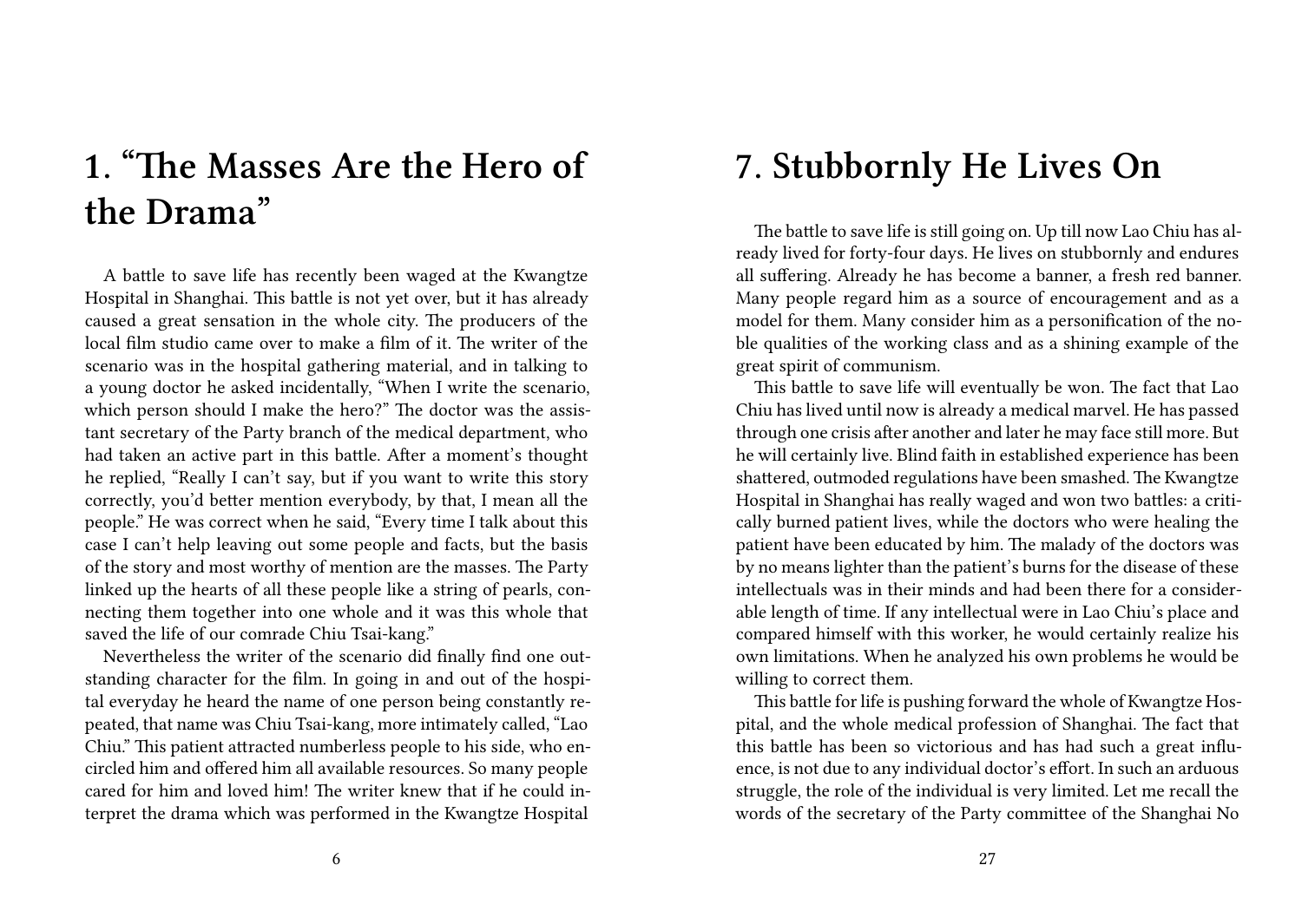One day a young nurse was reading the papers to him and all she read was the light news. He said: "When you read the papers you ought to read the editorials first, then the great events of the nation and then international news."

Lao Chiu was this kind of a person. While lying in the isolation ward of the Kwangtze Hospital he acted not like a patient but rather as a responsible political instructor. All along he kept his mind on the work of ideological education. He continually used his own living example, his sharp criticism and concrete suggestions to help educate and to unite all who had direct or indirect contacts with him. They all loved him, respected him and developed deep friendships with him.

through the character of this one man, it would surely move the heart of every audience.

I believe that this film will be well made because I discovered that the writer of the scenario also came to love his hero. One evening when I met the writer in the hospital, both of us stood on the veranda outside the window of the isolation ward. The light was very bright in the room and the doctor was dropping a new kind of medicine on Lao Chiu's right leg. Lao Chiu lay on the bed and was in such pain that his whole body trembled. My heart was very sad indeed. As I looked at the writer I noticed that he was almost weeping. Later the doctor gave a sedative injection and Lao Chiu gradually began to fall asleep. When the writer and I were leaving the hospital we stood again outside the window of the patient's room for a while. The lights were low inside now and the patient was lying silently on the bed.

A joint consultation of medical and surgical specialists was held that evening on the roof garden outside the isolation ward and the consultation was not concluded until midnight. This was already 36 days after Lao Chiu's admission to the hospital. His condition appeared to be worse this day. His right leg had become seriously infected. The polymyxin applied hitherto could no longer control the bacillus pyocyaneus which had developed a strong resistance to polymyxin. On the same afternoon a new kind of bacteriophage had been given a trial. This kind of medicine was made experimentally by the professors and students of the No. 2 Medical College specially for Lao Chiu. It was very effective when it was tested in the tube, destroying a culture of the bacillus pyocyaneus from Lao Chiu's body. But the doctors were not certain whether it would be effective when used clinically. These twenty-four hours were a critical period for Lao Chiu. When the doctors who participated in the consultation were leaving, not a smile appeared on any face. Everybody seemed to pin his hope on "tomorrow."

The day after, I went to the hospital again and found that the bacteriophage had really taken effect and that the patient's condition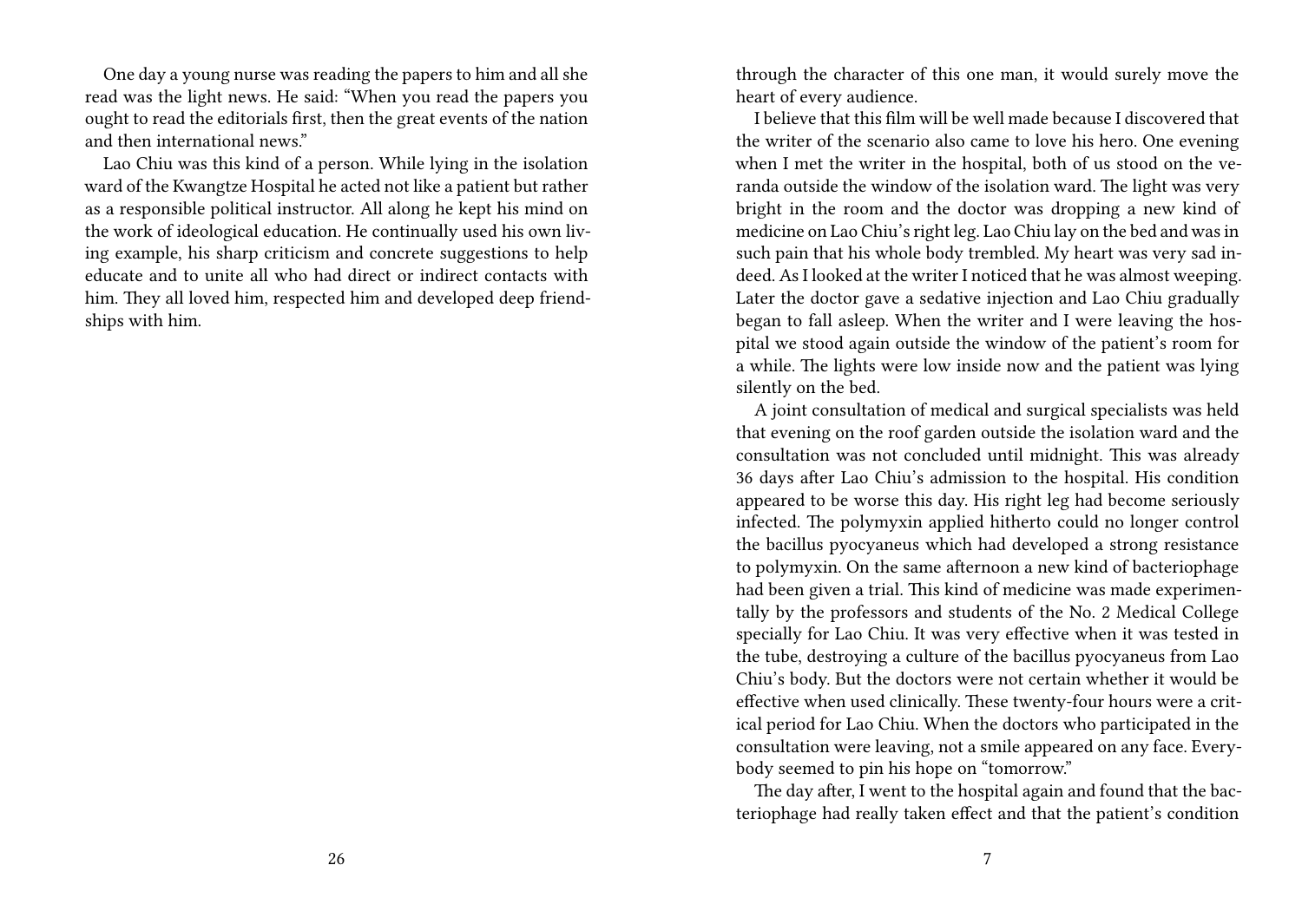had improved. So Lao Chiu passed another crisis. When doctors and nurses talked about him then, smiles again appeared on their faces. Another victory had been won. They had good reason to be overjoyed.

he entered the Shanghai No. 1 Steel Works as an apprentice and very quickly became a skilled worker. He joined the New Democratic Youth League in 1952 and the Party in 1955. In 1956 he was transfered to the Shanghai No. 3 Steel Works and afterwards served as the team leader of a group working at a Bessemer converter.

When the accident occurred in the Shanghai No. 3 Steel Works he was covered with flames. He crawled out from a small window and rolled down from the platform still in flames. The workers held him, extinguished the flames and he then became unconscious. When he came to, he immediately thought about the steel furnace and the production target for the year. He hoped to return to the steel works at the earliest date. When his fellow-workers came to see him,l he encouraged them saying, "Don't be afraid, accidents like this happen very seldom. Do not be scared and feel discouraged. Try to work still more energetically." When the Party secretary of the No. 3 Steel Works came to see him he said regretfully, "I am afraid our target for this month cannot be reached." He often talked about going back to the steel works to help overtake Britain in steel production.

At night he sometimes cried out in his dreams, "Molten iron! Molten iron! Release the ladle a little and push the wagon nearer!" It sounded as if he were directing his work beside the converter. Once when he woke up, his wife who was by his side, asked him what he was talking about, saying, "You seemed to be in your workshop." He replied: "I have been there all along."

Even while he was enduring terrible pain, his mind remained perfectly clear. Flat on the bed, unable to move, his whole body sore and trembling, he never forgot to care for others and help them. His mind was active all the time. As a nurse said: "He always looked at problems from a political point of view. Very often he would offer his opinions on a subject; sometimes they were sharp but correct." He behaved like this when he worked in the foundry and also when he was sick in the hospital.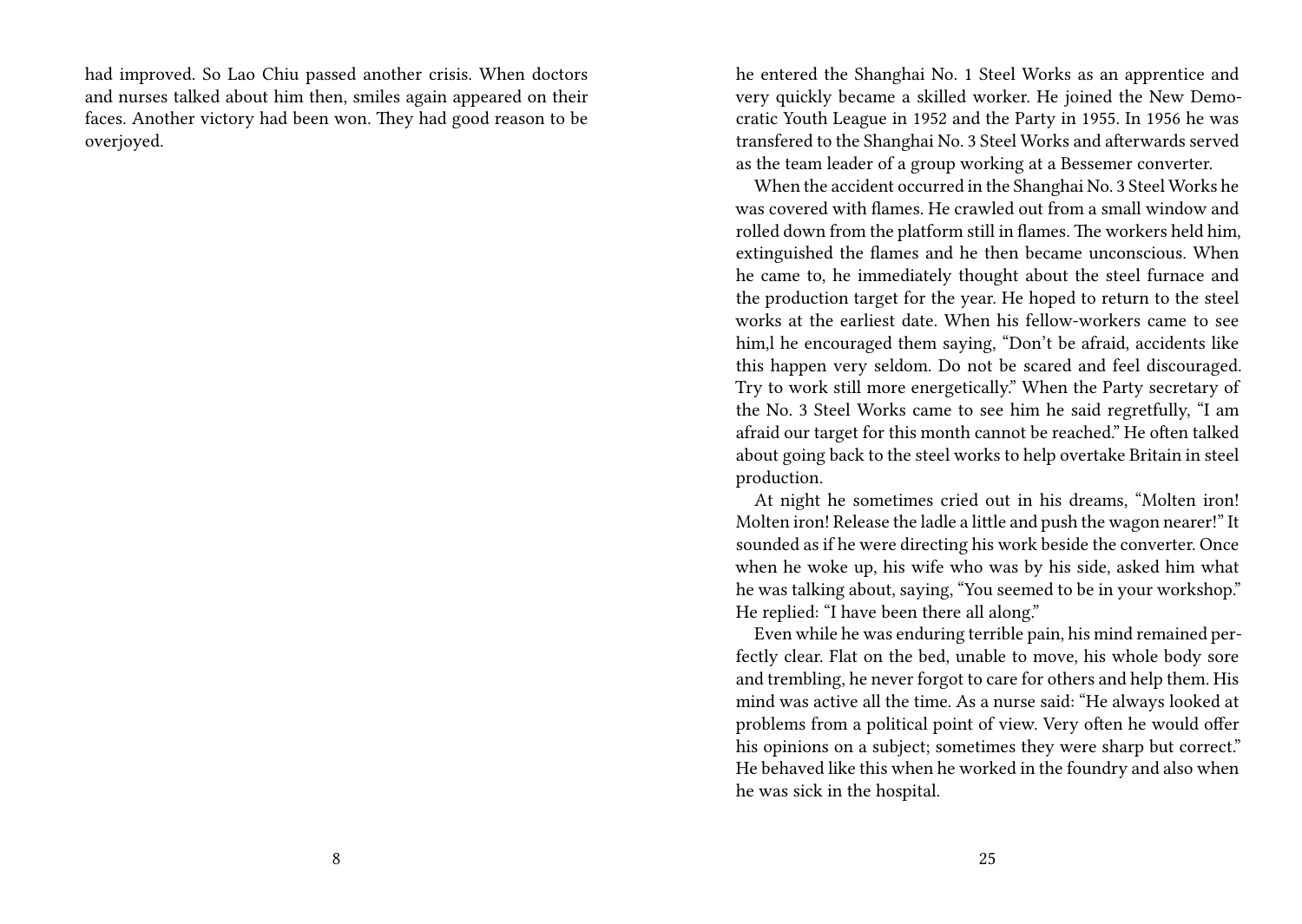vealed what was in his mind. The secretary encouraged him to have faith and said, "You will certainly recover. With the Party by your side what problem cannot be solved?" He listened to the words of the Party just like a child listening to his mother. So once again he became optimistic. The Party always advised him to have confidence in and to cooperate with the doctors. In this respect he behaved unusually well all the way through. For instance, although changing the dressing was always extremely painful, he said to the doctors, "Go ahead! How can the burns be cured without changing dressings?" In swallowing food, the movement of his neck also caused considerable pain and for this reason he was reluctant to eat. But in order to get well, he needed plenty of nutritious food. From the moment the secretary of the Party committee persuaded him to eat, he took it as a serious duty and tried to do it. But he could not eat enough to supply the amount of nutrition he needed. The doctors had to insert a stomach tube through his nose and give him additional nourishment. The presence of this tube increased his difficulty in breathing, but nevertheless he accepted the directive of the Party and endured the discomfort without any complaint.

When his wife came to see him in the hospital for the first time he reminded her, "Pretty soon it would be the fifth day of the month. Remember to pay my Party membership dues for me. Do not let others advance the money. Pay it out of our own cash." Then he continued, "Do not forget. The Party is my life."

He regarded the Party as his life, so he always listened to the words of Party representatives. Indeed his desire to live was for the Party and also for the work which the Pary entrusted to him.

Once Lao Chiu told a young doctor about his former life. He said, "In the past I was a miserable man. I suffered much in the old society." He was a poor peasant on Chungming Island at the mouth of the Yangtze River and was pressganged into the Kuomintang army. He escaped and went back home. Then he did some peddling in Shanghai, served as a boy on a steamship, drifting about here and there without any fixed occupation. Then liberation came. In 1951

## **2. A Critically Burned Steel Worker**

This bitter struggle for life commenced in the small hours of May 26, 1958. About one o'clock that night an ambulance pulled up before the doors of the Kwangize Hospital on Juichin Road. Three stretchers were carried down and taken into the emergency office. Three patients were escorted by Dr. Li and nurses on duty at the clinic of the Shanghai No. 3 Steel Works, who were all steel workers burned by molten steel about one hour earlier. One case was fairly light but the other two were serious. The faces of the two critically burned workers were swollen to an enormous size and large sections of their bodies were deeply scorched. The skin on their lower limbs was charred and they were unable to move their hands which were lifted high up over their heads. The taller one of the two most badly burned men was grinding his teeth continually. However, he not only refrained from yelling out with pain, but encouraged his two fellow-workers to try and bear their suffering in the same way. He was the 29-year-old Chiu Tsai-kang, a member of the Communist Party and also an excellent team leader who worked at a Bessemer converter.

The doctors on duty found that the condition of the patients was so critical that they immediately telephoned to the surgeons' quarters and called up all the resident doctors. As soon as the patients had been carried into the operating room, all the doctors went about their tasks swiftly, administering anesthetics and plasma, cleaning, dressing and bandaging. It was already 4:30 a.m. when they finished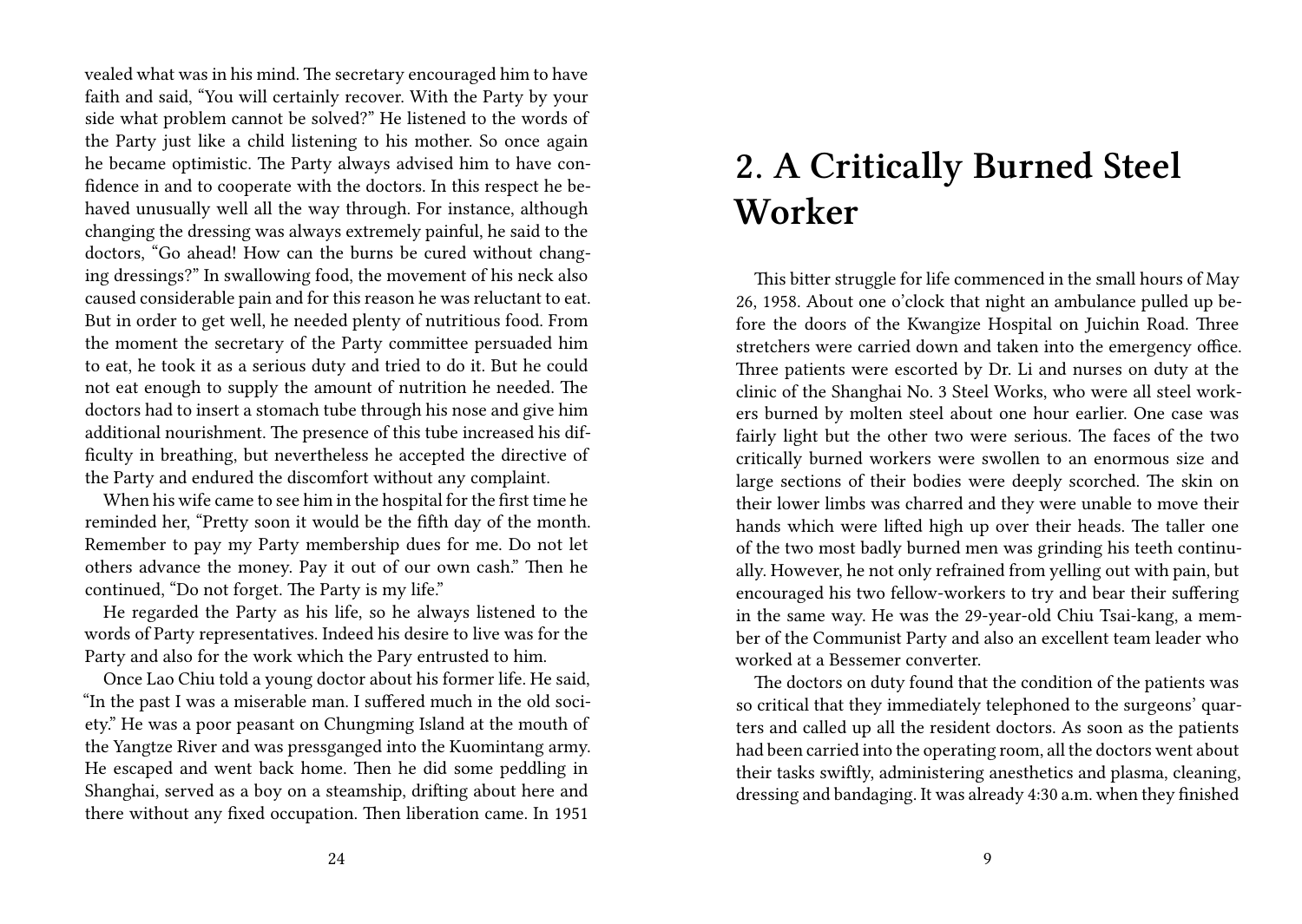their first-aid measures. After the patients left, a strong smell of charred flesh remained in the operating room.

Soon after daybreak the head of the organizational department of the Party committee of the Shanghai No. 3 Steel Works arrived at the hospital. The Party organizations of the hospital and of the steel works were in full agreement with that all available forces must be used to save the lives of these burned men. Accordingly a joint consultation of specialists was held that morning. All the noted surgeons in Shanghai were invited. The condition of the patients was indeed most critical. Comrade Chiu Tsai-kang's burns extended over 89 per cent of his body; another young worker's burns even surpassed his, being as much as 91 per cent.<sup>1</sup> According to the world's highest medical authorities, burns extending over 75 per cent of a person's body are regarded as likely to prove fatal. The burns of these two patients were not only extensive but also deep, even involving their muscles in many places. Therefore all the experienced surgeons frowned, shook their heads, and expressed their utter inability to save the lives of these men. One of them said, "It is only a matter of three or four days." Another suggested, "At most three days." Still a third one said, "Whether medicine is used or not is immaterial, for in spite of all efforts the patients will die." Everybody seemed to agree on one conclusion "death." In this way the joint consultation was concluded in a very pessimistic and hopeless atmosphere. On the basis of mortality statistics in international medical literature it seemed that these badly burned patients were doomed to die.

But the Party organization of the hospital would not agree to such a pessimistic view. The secretary of the general Party branch and the assistant secretary of the medical department branch immediately summoned the doctors treating the patients for a talk,

## **6. "The Party Is My First Life"**

During all these days Lao Chiu was lying on the bed suffering continual pain. The doctors and nurses did their utmost to reduce his suffering to the minimum, but they could not completely relieve it. Even the chief surgeon said once, "When we were healing him I often thought that if another person was in his place he certainly would not have stood it so long, but Lao Chiu endured everything. When I saw him grinding his teeth to suppress his groans, I felt so touched that the tears feel from my eyes." Indeed he suffered great pain for a long period. While changing the dressings even laughing gas anesthesia could not keep him quiet. Sometimes these pains were so intense that his whole body trembled uncontrollably. Sometimes in trying to bear his pains he would shout, "Come over, Chairman Mao! Come over, Chairman Mao!" As soon as he mentioned Chairman Mao's name it gave him courage and he felt he could stand even greater pain.

In the very beginning when he lay panting for breath, his pain seemed to be intolerable. When the secretary of the Party committee of the Shanghai No. 2 Medical College came to see him, he told him, "You believe in the Party when you are at work. You must also believe in the Party when you are sick." He then promised the secretary that he would endure even greater bodily pains if necessary.

One time his condition became worse and even the assistant chief surgeon was alarmed and considered the battle as hopeless. Lao Chiu himself also realized the gravity of the situation and said to his wife, "It looks as though my condition is very critical and the two children will be left in your hands." That evening the assistant secretary of the general Party branch came to see him and Chiu re-

<sup>&</sup>lt;sup>1</sup> This worker, Liu Sse-hsiao, died on the eleventh day after his admission to the hospital. His loss saddened the staff, but they had kept him alive eight days longer than had been thought possible, and this made them more determined than ever to save Chiu Tsai-kang — Ed.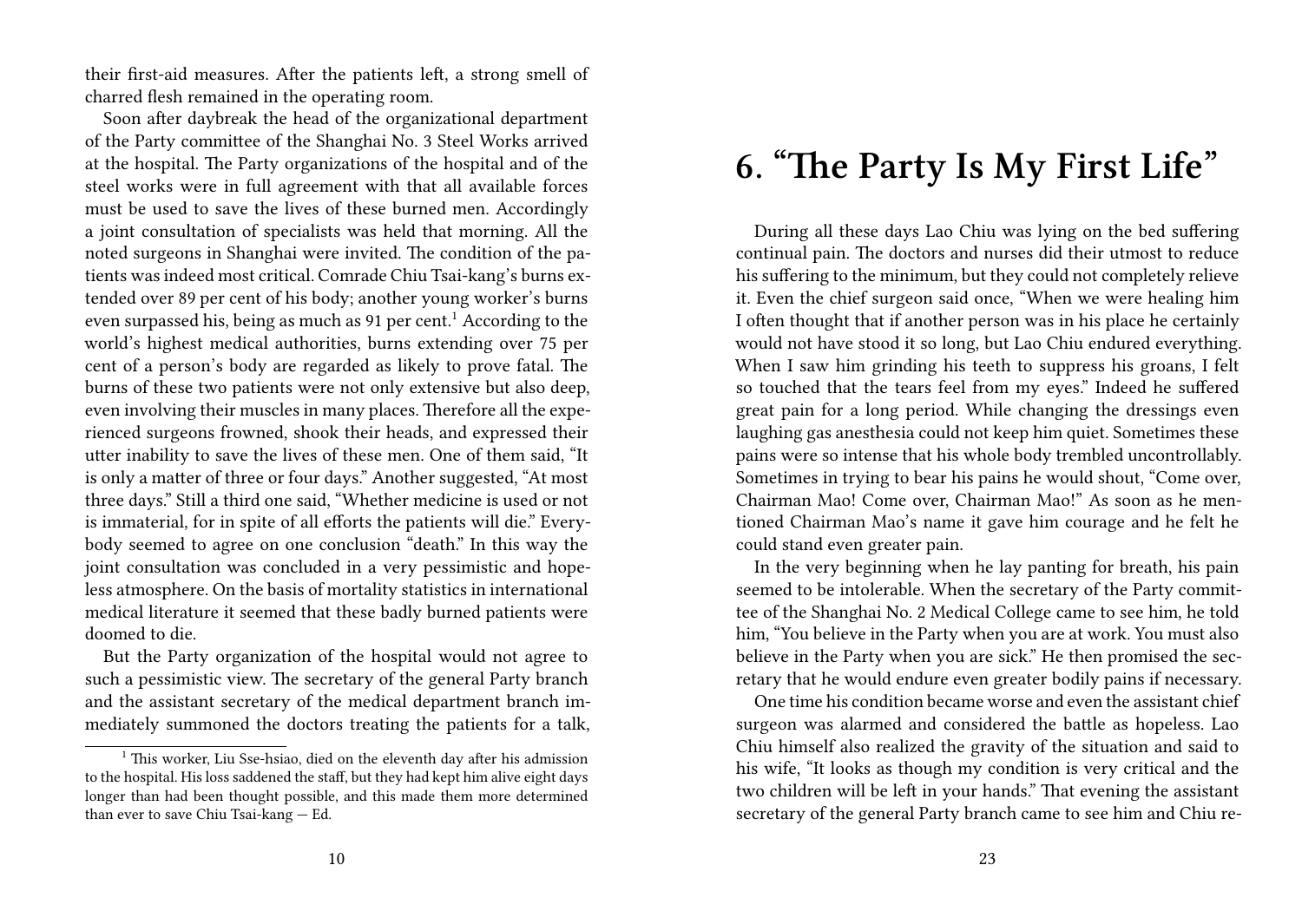said that if he hadn't come over he would have been unable to sleep in peace that night.

Once the patient needed a very special type of medicine but it was out of stock in Shanghai. The Shanghai Pharmaceutical Company immediately cabled to Canton and the Canton office at once sent it by plane. Within three days the medicine was in the hands of the doctor.

Another night a member of the nutrition department of the hospital went over to a restaurant to buy fish ball soup, a special delicacy, for Lao Chiu. The restaurant had just shut down and had put out its cooking stove. When the cooks heard that Lao Chiu wanted fish ball soup they started the fire again and began to work immediately. There was no fresh fish on hand so they went out to borrow some from another restaurant. The whole staff of 57 workers prepared these fish balls with a special message to Lao Chiu. "Each fish ball represents a heart and is offered to you to express our love and sympathy." They chose two delegates to deliver the fish ball soup to the hospital in person.

Moving stories of this kind are too numerous to mention. Not only 57, but thousands and tens of thousands of hearts were concerned about Lao Chiu and it seemed as though everybody was waiting for an opportunity to do something for him. Letters of consolation and encouragement came from all over the country indicating that everybody wanted him to live. Young Pioneers continually wrote letters urging the doctors to do their utmost. The whole staff of many medical units sent in letters expressing their devotion, "We are willing to offer him everything, our skin, our blood and our strength. It would be our greatest honor if we could have a small share in the arduous task of saving our beloved Comrade Chiu Tsai-kang."

Such is our people's concern for the fast developing steel industry and such is our people's love for the noble qualities and heroic spirit of our steel warriors.

and following that a meeting of all the responsible doctors was convened. The problem was analyzed from a class viewpoint, and it was stressed that in capitalist countries it was impossible to obtain the full use of all resources to save the lives of burned workers, but that in our socialist country it was possible to mobilize everything available to save them. For this reason we should not always accept the medical statistics of capitalist countries and allow them to influence us. The Party secretary called the attention of the doctors specially to the following points: First, that they must try to rid themselves of their blind reliance on established bourgeois medical experience, and they must try to think, speak and act in bold new ways. Secondly, they must follow the mass line and depend more upon the power of the people. Finally he said, "The Party will do everything possible to save these steel workers who have created vast wealth for the nation."

Following this the entire body of workers of the Shanghai No. 3 Steel Works sent in a letter of thanks written in bold characters. They urged the whole medical and nursing staff of the Kwangtze Hospital to do their utmost. This letter represented the voice of five thousand steel workers. They had written, "Use all available powers to save our critically burned comrades!"

These loud voices helped to unlock the closed minds of the doctors, swept away the doubts they had, and aroused their enthusiasm. The masses were inspired to action. The whole hospital proceeded with full confidence to join in the battle to save the lives of these workers.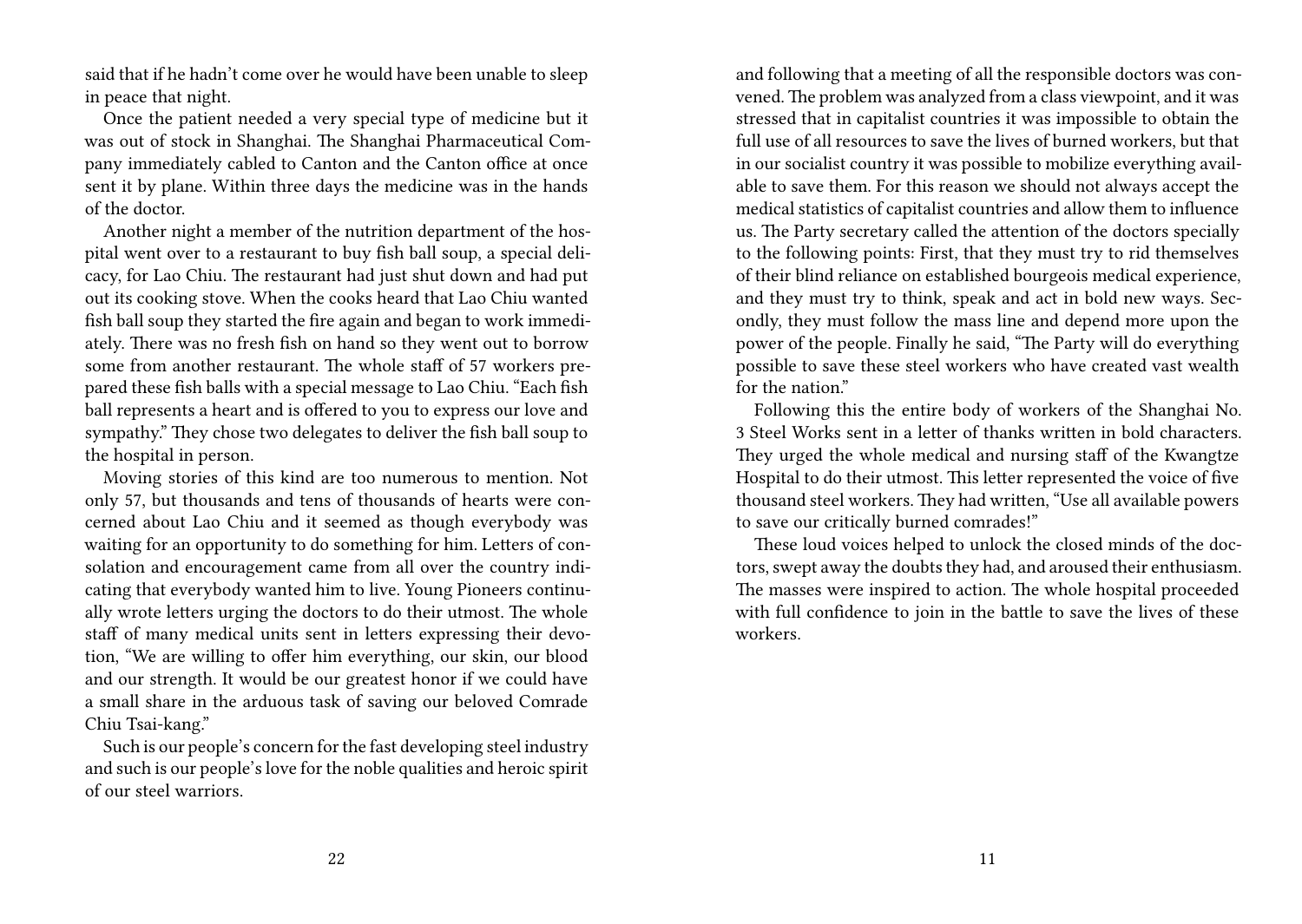# **3. "The Furnace Cannot Go On Without Me"**

After the patients' admission to the hospital a special treatment group was organized with four surgeons in charge, namely, the head and assistant head of the surgical department and two young doctors. When they accepted their assignments they were not very confident, especially the assistant head surgeon who simply believed in his own past experience, in the statistics of international medical literature, and in the medical equipment and resources of the hospitals in capitalist countries. Therefore when he first heard the talk of the vice-superintendent, who was the secretary of the general Party branch, he had some inner feeling of resistance. He thought to himself, "This is simply coercing people to try and do the impossible! But since I have accepted the assignment I'll do what I can. At any rate, the patients will die either in the shock stage or later." With such downhearted feelings he entered the ward to see his patients.

After he walked in he found that Chiu Tsai-kang had already regained consciousness after the anesthetic. The burns on his back were especially bad and he lay on an ordinary bed, his hands still lifted high above his head and bandaged very tightly. His breathing was very fast and he could only endure the pain by clenching his teeth firmly. When he heard the doctor ask him, "How do you feel?" he spoke with great effort in a low and indistinct voice, "Comrade doctor, please tell me if my eyes are hurt."

"Your eyes are very good," said the doctor.

"Then why is it that everything I see is blurred?"

work, designing as fast as they could. By one o'clock in the morning they had finished the job and a brand-new soft air mattress, a type that had never been seen in Shanghai before, made its appearance.

An hour later the doctor brought it back to the hospital. Although it was two o'clock in the morning, lights were still on in the courtyard in front of the hospital workshop. Everyone worked with extreme intensity and showed not the slightest fatigue. Now the bed was made, the air mattress was put on it, and everybody tried to lie on it to feel if it were comfortable. It took only two minutes to turn the patient over. Even after the bed had been moved into the operating room still the technicians did not feel quite satisfied. Quietly they stood by the door of the room, waiting for somebody to come out, so that they might ask whether the bed was all right. The manager of the Plastic Works also rang up to inquire whether the air mattress was satisfactory. If not, he said, they would try to make a better one.

The turning bed served its purpose very well, and when Lao Chiu was moved from the operating room to the isolation ward the bed also went with him.

Another of the numerous moving incidents connected with the hospital happened before this turning bed was made. The doctors had been over to the Shanghai Medical Instruments Factory to look for a suitable bed there. They had a bed for fracture patients. When they learned that the hospital needed it, many workers racked their brains to remodel it in order to make it possible for Lao Chiu to sleep comfortably. Late that night, after the bed had been delivered to the hospital, an old worker who had been involved in the job of designing, came to the hospital from the Yangshupu District. He declared, "When I returned home from work I thought that it might be uncomfortable for the patient to sleep in this way. I thought it would be better to put in a few alternating wooden boards for turning purposes." To obtain these special wooden boards, he had crossed the greater part of Shanghai. He made a sketch of his scheme and he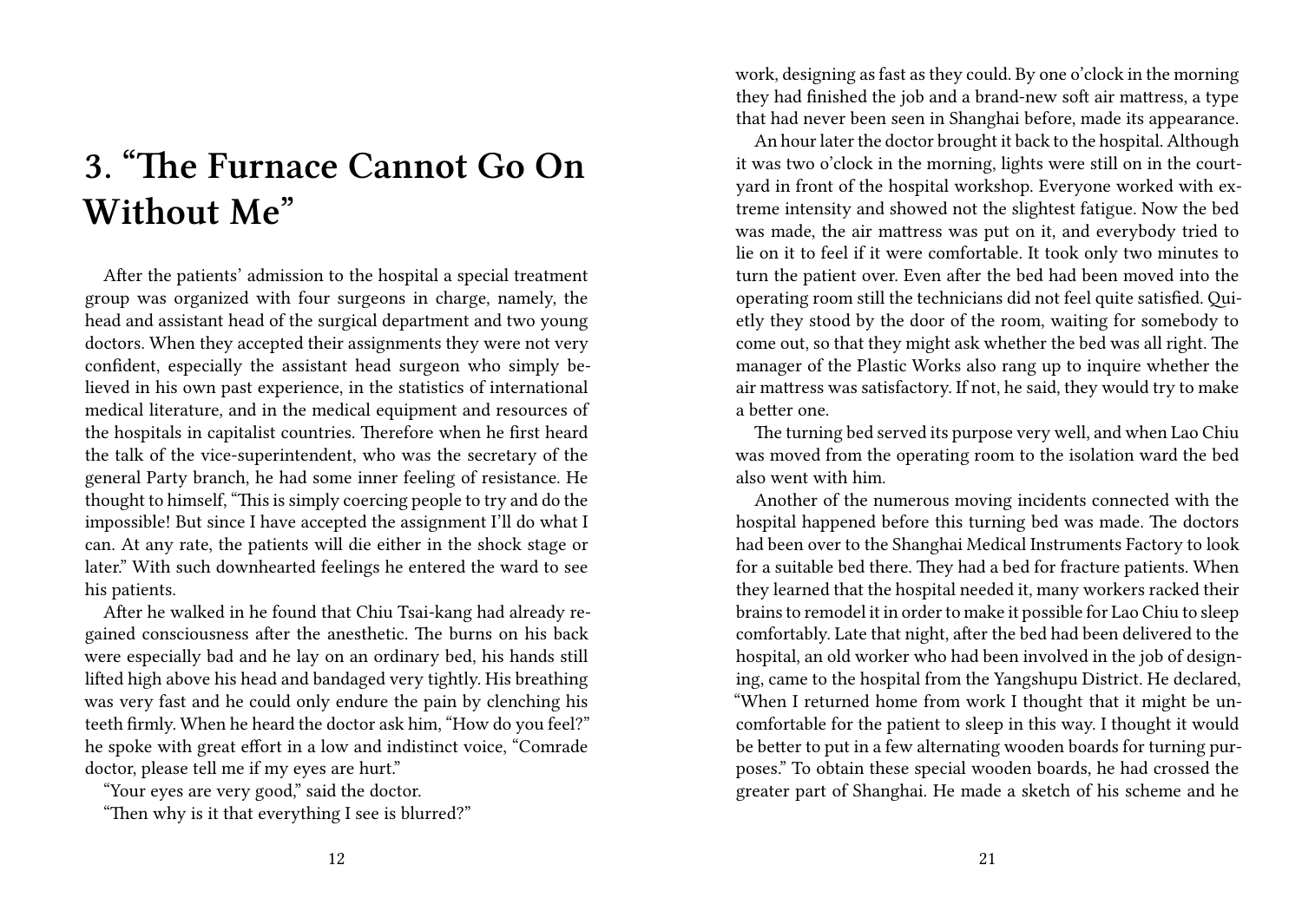## **5. Thousands of Hearts**

There is also a special story about the turning bed. Lao Chiu's burns were so extensive that, with the exception of his scalp, two shoulders, the waist where his leather belt was worn and the soles of his feet, practically his whole body was affected. His back and hips were burned deeply and his right leg was even worse. Every time it was necessary to turn him over and change his dressings ten doctors and five nurses were required and the process took several hours. Moreover, the patient suffered very much and was short of breath for a long while. When he slept face up, his back became seriously infected; if he were turned over it was bad for his chest. In order to reduce his suffering and expedite healing, it was necessary to make a specially designed bed. The doctors found a picture of such a bed in a foreign book and accordingly assigned the job to the technicians of the hospital saying that it was required the next day.

As soon as the technicians learned that this bed was for Lao Chiu they immediately set to work. On the basis of that rather indistinct picture and according to the patient's size they made a rough sketch in the workshop. They started working at two o'clock in the afternoon and the bed was finished the next morning at seven.

An air mattress for the bed was designed and made by the Shanghai No. 2 Plastic Works. In the afternoon of the same day a doctor had hurried over to the Plastic Works to arrange for the making of an air mattress. Unfortunately it was the workers' day off. But when the manager learned that the air mattress was for the burned steel worker, he immediately called some workers living nearby. The request of the hospital was made clear to them and they started to

The doctor stretched out two fingers in front of the patient's eyes, asking, "Can you see them?"

"Yes, I can, they are two fingers."

Again the doctor stretched out four fingers, asking: "Can you see them?"

"Yes, now there are four fingers."

The doctor smiled and said, "You see very clearly. Your eyes are very good, they're not a bit burned."

The patient felt quite relieved and said, "In that case I can go back to the furnace. I don't mind having some scars on my face and being ugly to look at." He recalled the words of a Soviet expert, "You Chinese workers are really wonderful. Simply with a pair of eyes you can tell when steel should come out and yet the quality of the steel is always assured." He intended to laugh but his whole body began to tremble, and he immediately clenched his teeth again in agony.

The doctor looked at the patient with compassion and thought inwardly, "You cannot live more than three days, why do you think of such things?" As he frowned and was about to walk away the patient suddenly opened his eyes wide and said: "Doctor, let me implore you to save me. It isn't boasting when I say that I am very important and the furnace cannot go on without me. I can leave my family, wife and children, without anxiety, but what about the furnace?"

Looking at this immensely swollen face in front of him the doctor gently consoled the patient, "Comrade, don't worry and you will recover." As a matter of fact, he was thinking quite the opposite, "You will die. I can be of no more help." The doctor felt sad and was afraid of hearing the patient ask such things again. Therefore he left the ward and hurried away.

Later the assistant chief surgeon told people that he had been a surgeon for eleven years, had seen not a few patients die and consequently had become quite cold and indifferent. He was interested only in diseases as such and had no feelings for his patients as peo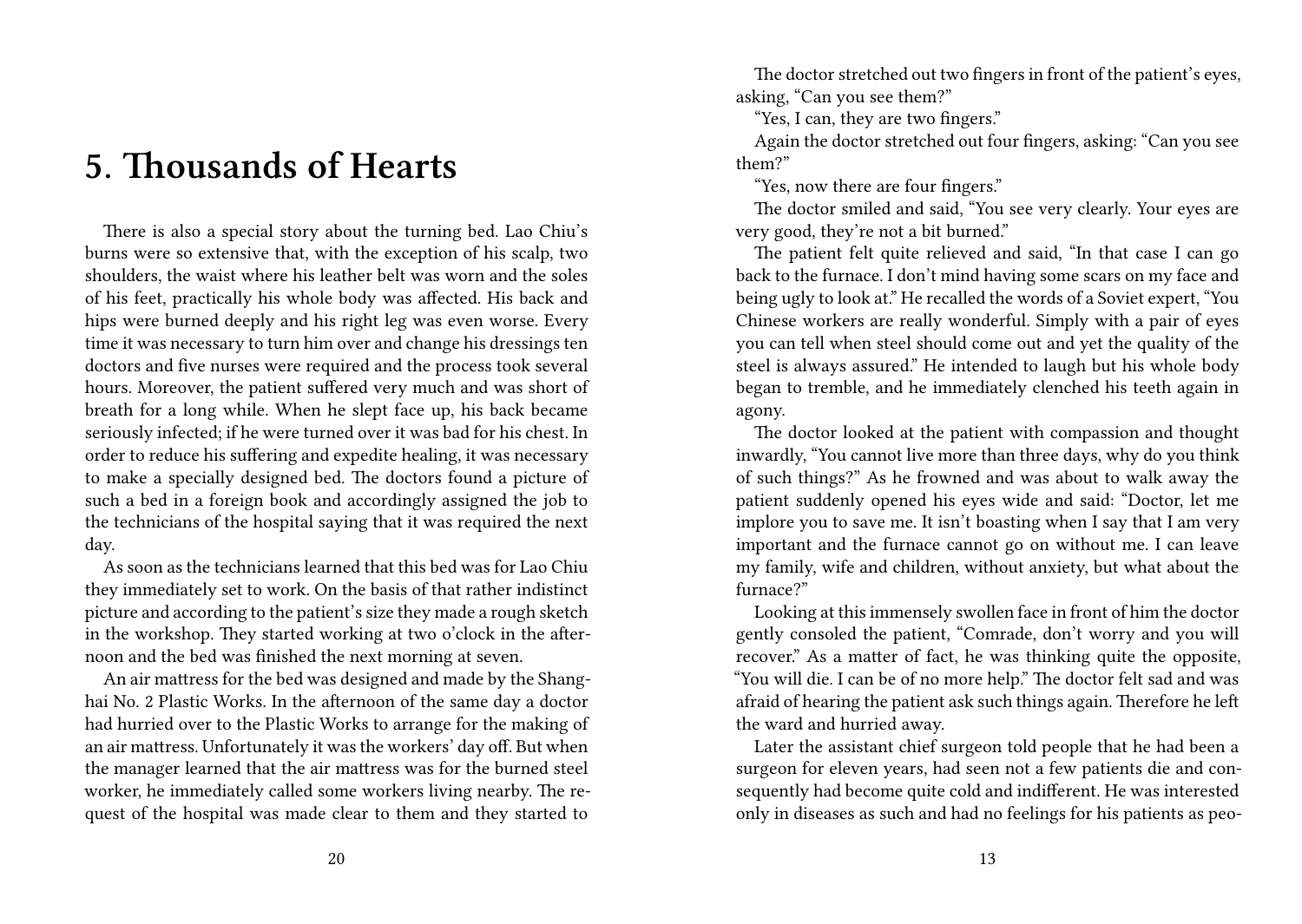ple. But what Chiu Tsai-kang had said impressed him deeply. Even after he left the patient's room he thought it over for quite a long while. Here was a man awaiting death who had to clench his teeth to endure the searing pain of his whole body, but who constantly had the nation's steel production on his mind and who wholeheartedly desired to return to his furnace. In the past, he had read of people with such public spirit and unselfish character only in novels. He had regarded them as nothing but ideal, imaginary creations of literary writers. Now he has seen such a hero in the flesh with his own eyes. He was convinced that this man ought to live and that he was needed for the country's steel industry. He was determined to do his best to save him, but how? The more he thought the more he felt that he could not find a way out. When alone he secretly shook his head. But suddenly he recalled the analysis made by the Party secretary regarding "two kinds of social system, two attitudes, and therefore two different results." He felt as if he had seen a ray of light in the darkness. He said to himself, "Lao Chiu can endure pain of such magnitude, and in spite of his burns he is always thinking of going back to the furnace. He wants to live. Why should he not be able to live?" That moment, suddenly the doctor and the patient were drawn closely together. From then on, the doctor thought of the patient often and also tried to compare himself with Lao Chiu. The more he compared the more he felt ashamed of himself and the more eager he was to do his best for this worker. So, from the very first day the assistant surgeon learned something from his patient.

Later on, the assistant chief surgeon told the chief surgeon what Lao Chiu had said to him. The chief surgeon had studied in America. He was a good-tempered man, who didn't say very much, but he had experience and was successful as a surgeon. He did not participate in the treatment of Lao Chiu from the very beginning. He told people that the first time he saw him was when the patient had just struggled out from the shock stage and was not yet able to speak. Apart from the fact that his condition was critical, the doctor had no other impression. He regarded Lao Chiu merely as a serious

to have my skin grafted on Lao Chiu's body. My skin is good and is certainly fitted for the need. Even to do one helpful thing for Lao Chiu is glorious." The doctors finally decided to use the skin of four persons, three of whom were nurses. The fine hair on a portion of their skin was shaved and the skin prepared in readiness for the operation. But at that very moment a child died in the hospital. It was possible to use this child's skin on Lao Chiu's back and it obviated the need to use the skin of living persons.

On June 21 the doctors decided to give two healthy volunteers for blood donation an injection of a combination of three bacterial vaccines. It was believed that as a result, their blood would contain anti-bodies which would kill the bacteria in Lao Chiu's blood and increase his power of resistance. As soon as this news spread, the students and nurses of the Shanghai No. 2 Medical College hastened to volunteer. Two girl students who were lucky enough to be chosen waited impatiently for a reaction. They kept asking each other, "Do you feel bad?" "Have you got a fever yet?" hoping that the higher the fever developed the better the response. The transfusion was given and after three days they returned to school. One afternoon they came to the veranda outside the window of the isolation ward to see Lao Chiu. He was still lying in bed and was unable to move his head at all. When he heard from the nurse that these two girls had given their blood to him he opened his eyes to look at them trying to express his thanks by a smile.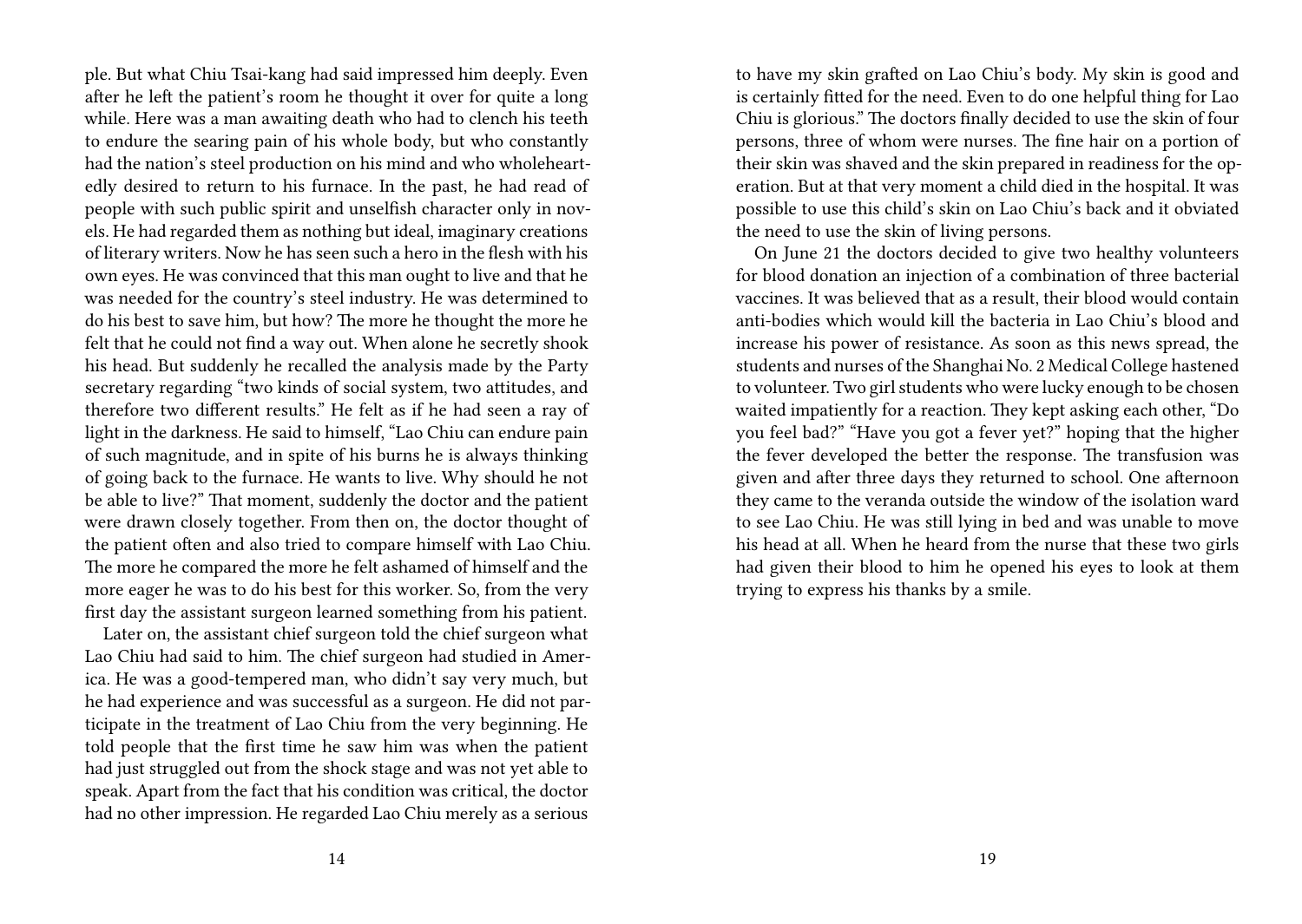heartedly taking his part in this extraordinary battle to save a life. This even he himself never dreamed of in the beginning!

Indeed the masses were stirred into action. The whole hospital, the whole medical world and the whole society of Shanghai, were all supporting this battle to save life. The whole body of doctors, nurses and others of the Kwangtze Hospital continually offered proposals whereby their collective and creative labor might help to protect the patient in passing through his second big crisis, namely, infection by bacillus pyocyaneus.

In order to effectively control the bacillus pyocyaneus, the Kwangtze Hospital began to make combined antibiotic sensitivity tests. This was proposed by a professor of the Shanghai No. 1 Medical College. This professor had conducted research studies in antibiotics before. He did not only take part in every joint consultation, but also came every other day to the Kwangtze Hospital to make suggestions as if the patient were his own. In addition he also asked the help of his own hospital in conducting experiments. Later a total of 58 different experiments were made for the production of an effective drug for the control of bacillus pyocyaneus septicemia. In this way polymyxin was decided upon.

To help the patient resist infection the doctors began skingrafting. On June 5, the first grafting took place. The chief surgeon, assistant chief and other doctors and nurses worked at high tension for a whole night. From 10:30 p.m. till 5:00 the next morning, they cut off the burnt tissue and grafted healthy skin to his hands and legs. Many people asked to have their skin used. At noon on that day, an old women died in the hospital. Her husband willingly offered her skin, saying, "She would be glad to help a hero who's building socialism." The first attempt at skin-grafting proved successful. Eleven days after, on June 16, the second grafting began. On that the number of applicants offering their skin increased to more than 800. The time for grafting was in the afternoon but at twelve o'clock, people began to line up waiting to be chosen. A nurse attending Lao Chiu wrote in her diary, "I put down my name at noon. I wanted

case like any other. When he learned that Lao Chiu was talking about his own importance he thought that the patient was rather conceited. Then the assistant chief said emotionally, "His way of thinking is totally different from mine. If I were burned by molten steel and was healed I would never go back to the furnace. But he is not like that. He thinks of going back to work even before he is healed. Here is the difference between workers and intellectuals. We always think of ourselves." This was the first time that the assistant chief surgeon had spoken this way and also the first time that the chief surgeon had seen his thirty-year-old colleague so excited. These words stirred the mind of the chief surgeon and for several days set him thinking too. The more he thought, the more he felt that his viewpoint had not been correct. Like the assistant chief surgeon and the other two young doctors, the more contact he had with Lao Chiu the more he felt the influence of this worker, and the more friendly he felt toward him the more he was determined to save him. The doctors realized very clearly that their minds and emotions were changing from day to day. On the one hand they were healing the patient, and on the other it looked as if they were healing themselves too. It was this chief surgeon who first volunteered to offer his skin when grafting began.